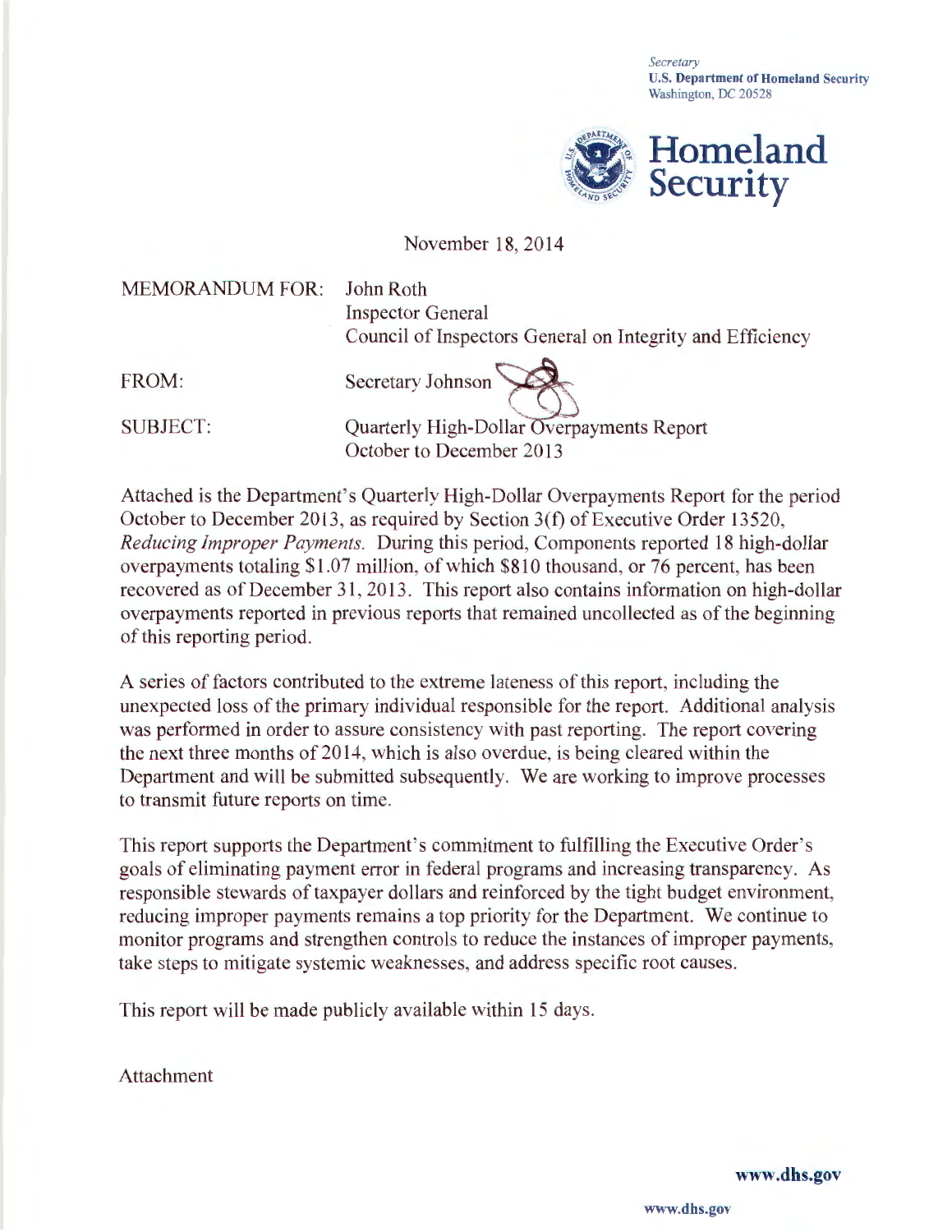|                  | <b>Department of Homeland Security</b><br><b>High-Dollar Overpayments Report</b><br>for the Quarter Ending December 31, 2013 |                |                   |              |                                                                                  |                                                                                                                                                                                                                                                                   |                                                                                                                                                                                                                                                                                                                                                                                                                                                                                                                                                                                                                                                                                                                                                                                           |                     |                                                      |                    |                   |                       |                     |                                                      |                               |
|------------------|------------------------------------------------------------------------------------------------------------------------------|----------------|-------------------|--------------|----------------------------------------------------------------------------------|-------------------------------------------------------------------------------------------------------------------------------------------------------------------------------------------------------------------------------------------------------------------|-------------------------------------------------------------------------------------------------------------------------------------------------------------------------------------------------------------------------------------------------------------------------------------------------------------------------------------------------------------------------------------------------------------------------------------------------------------------------------------------------------------------------------------------------------------------------------------------------------------------------------------------------------------------------------------------------------------------------------------------------------------------------------------------|---------------------|------------------------------------------------------|--------------------|-------------------|-----------------------|---------------------|------------------------------------------------------|-------------------------------|
| Component        | <b>Recipient Type</b><br>(Entity or<br>Individual)                                                                           | Quarter        | City              | <b>State</b> | Program(s)<br>Responsible                                                        | <b>Recovery Actions</b><br><b>Taken or Planned</b>                                                                                                                                                                                                                | Why the Overpayment Occurred And Actions to Prevent<br>Reoccurrence                                                                                                                                                                                                                                                                                                                                                                                                                                                                                                                                                                                                                                                                                                                       | <b>Payment Date</b> | <b>High \$ Overpayment</b><br><b>Date Identified</b> | <b>Amount Paid</b> | Correct<br>Amount | Overpayment<br>Amount | Recovered<br>Amount | <b>Waived Amount or</b><br>Documentation<br>Received | Outstanding<br><b>Balance</b> |
|                  | <b>Current Quarter Q1 FY14 Activity</b>                                                                                      |                |                   |              |                                                                                  |                                                                                                                                                                                                                                                                   |                                                                                                                                                                                                                                                                                                                                                                                                                                                                                                                                                                                                                                                                                                                                                                                           |                     |                                                      |                    |                   |                       |                     |                                                      |                               |
| $\overline{CBP}$ | Entity                                                                                                                       | <b>FY14 Q1</b> | Virginia<br>Beach | VA           | Office of Administration                                                         | eturn funds.                                                                                                                                                                                                                                                      | Vendor was contacted to   This invoice was originally entered by the payment processing office<br>with the wrong invoice number. This error was quickly detected and the<br>transaction was deleted. The invoice was re-entered with the correct<br>invoice number. Both transactions were processed on the same day,<br>September 30th. Due to year-end computer jobs running late into the<br>night the Systems Division confirmed that the deletion program did not<br>run timely. This resulted in both payments being issued on the next<br>payment run. This issue was reported to the Financial Systems<br>Division. Corrective action: the financial Systems Division provided an<br>F-44 transaction that can be used next time to manually remove the<br>incorrect transaction. | October 2, 2013     | October 30, 2013                                     | \$26,017.20        | \$0.00            | \$26,017.20           | \$26,017.20         | \$0.00                                               | \$0.00                        |
| DNDO             | Entity                                                                                                                       | FY14 Q1        | Washington        | DC.          | Vendor/DNDO                                                                      | Refund request letters,<br>dated 11/20/13, were<br>sent to the vendor.                                                                                                                                                                                            | The vendor invoiced the wrong agency. FEMA should have been<br>invoiced instead of DNDO. The invoice reflected both DNDO and<br>FEMA PO #s. Payment information was provided by the DNDO<br>Resource Manager and payment approved by the COR and CO.<br>FINCEN technician paid as directed and followed all established<br>controls.                                                                                                                                                                                                                                                                                                                                                                                                                                                      | March 12, 2012      | November 7, 2013                                     | \$90,559.96        | \$0.00            | \$90,559.96           | \$0.00              | \$0.00                                               | \$90,559.96                   |
| <b>TSA</b>       | Entity                                                                                                                       | FY14 Q1        | Haymarket         | VA           | Payables/Vendor                                                                  | An official refund request<br>letter, dated 12/13/13,<br>to vendor. However,<br>e-mail communication<br>with the vendor on<br>12/16/13 revealed that<br>the vendor had already<br>applied a credit for the<br>\$68,518.24 overpayment<br>against another invoice. | Vendor submitted a corrected invoice eleven days after submission of<br>the initial invoice. Both invoices were paid. It has been requested that,<br>was prepared for sending in the future, the vendor clearly identify invoices submitted as<br>corrections of previously submitted invoices.<br>Technicians/ACOs have been instructed to be aware of and<br>understand all communication regarding an invoice prior to taking<br>action on that invoice and to query all invoices that contain a letter<br>suffix to identify and avoid duplicate payments.                                                                                                                                                                                                                            | September 5, 2013   | December 12, 2013                                    | \$68,518.24        | \$0.00            | \$68,518.24           | \$68,518.24         | \$0.00                                               | \$0.00                        |
| USCG             | Individual                                                                                                                   | FY14 Q1        | Honolulu          | <b>HI</b>    | Coast Guard Pay &<br>Personnel Center<br>Military Active & Reserve<br>Pay        | Payroll deduction at<br>maximum rate.                                                                                                                                                                                                                             | Late correction of active duty discharge and reserve accession. Notify<br>admin office of implications of late changes.                                                                                                                                                                                                                                                                                                                                                                                                                                                                                                                                                                                                                                                                   | August 15, 2013     | October 1, 2013                                      | \$5,318.99         | \$0.00            | \$5,318.99            | \$25.66             | \$0.00                                               | \$5,293.33                    |
| <b>USCG</b>      | Individual                                                                                                                   | FY14 Q1        | Honolulu          | HI           | Coast Guard Pay &<br><b>Personnel Center</b><br>Military Active & Reserve<br>Pay | Payroll deduction at<br>maximum rate.                                                                                                                                                                                                                             | Basic Allowance Housing issue when member was reduced in rank.<br>Notify admin office of implications of late entry.                                                                                                                                                                                                                                                                                                                                                                                                                                                                                                                                                                                                                                                                      | September 15, 2013  | October 22, 2013                                     | \$11,299.60        | \$0.00            | \$11,299.60           | \$0.00              | \$0.00                                               | \$11,299.60                   |
| <b>JSCG</b>      | Individual                                                                                                                   | FY14 Q1 Berea  |                   | OH           | Coast Guard Pay &<br>Personnel Center -<br>Military Active & Reserve<br>Pay      | Payroll deduction at<br>maximum rate.                                                                                                                                                                                                                             | Member was released from active duty (RELAD) and it was later<br>determined she should have been discharged. During the lapse<br>between the RELAD and discharge, the member was paid for that<br>lapse period. Notify admin office of implications of late changes.                                                                                                                                                                                                                                                                                                                                                                                                                                                                                                                      | September 15, 2013  | November 14, 2013                                    | \$6,781.92         | \$0.00            | \$6.781.92            | \$0.00              | \$0.00                                               | \$6,781.92                    |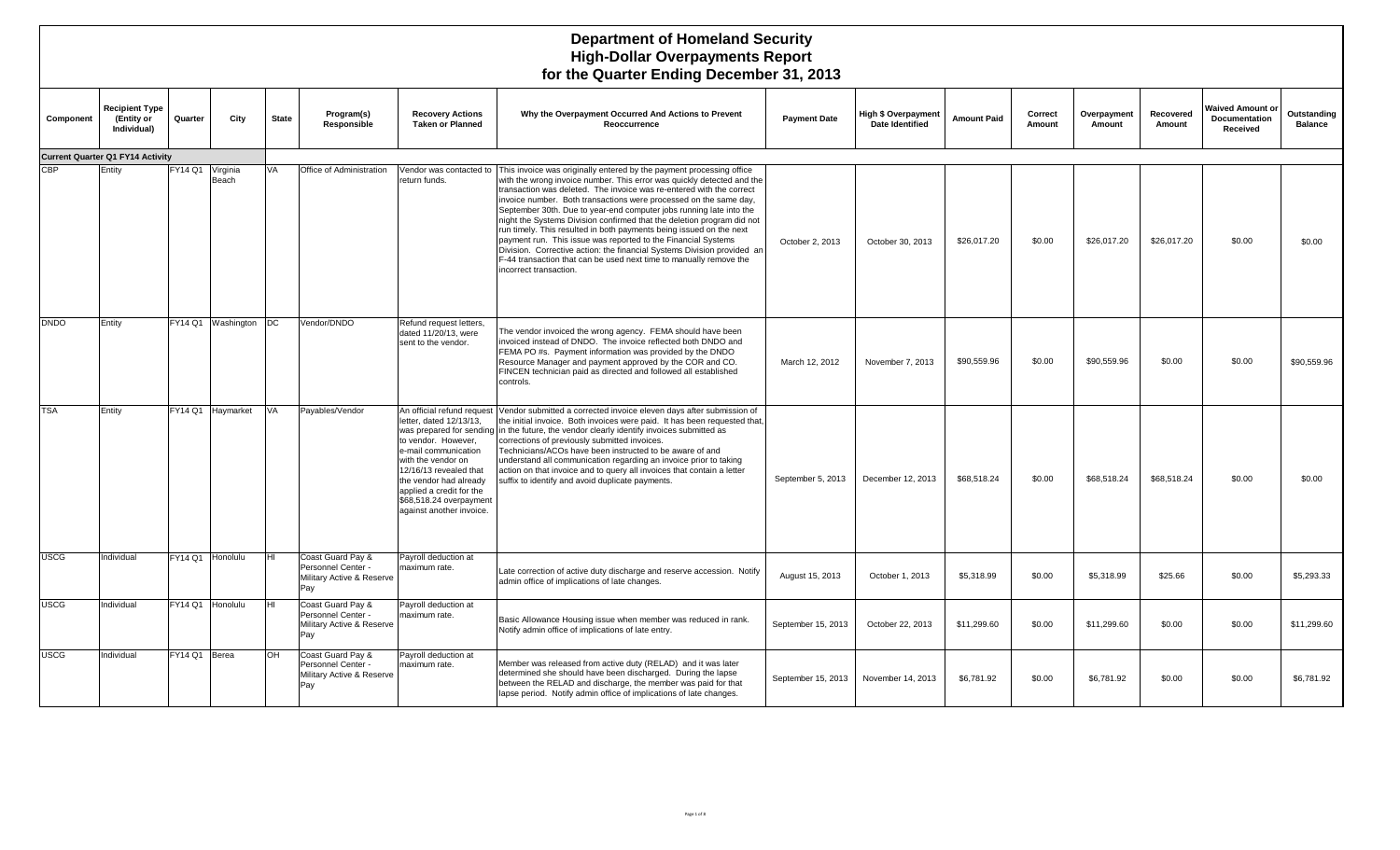#### **Department of Homeland Security High-Dollar Overpayments Report for the Quarter Ending December 31, 2013**

| Component   | <b>Recipient Type</b><br>(Entity or<br>Individual) | Quarter         | City                   | <b>State</b> | Program(s)<br>Responsible                                                            | <b>Recovery Actions</b><br><b>Taken or Planned</b>                                                | Why the Overpayment Occurred And Actions to Prevent<br>Reoccurrence                                                                                                                                                                                                                                                                                                                                                                                                                                                                   | <b>Payment Date</b> | <b>High \$ Overpayment</b><br>Date Identified | <b>Amount Paid</b> | Correct<br>Amount | Overpayment<br>Amount | Recovered<br>Amount | <b>Waived Amount or</b><br>Documentation<br>Received | Outstanding<br><b>Balance</b> |
|-------------|----------------------------------------------------|-----------------|------------------------|--------------|--------------------------------------------------------------------------------------|---------------------------------------------------------------------------------------------------|---------------------------------------------------------------------------------------------------------------------------------------------------------------------------------------------------------------------------------------------------------------------------------------------------------------------------------------------------------------------------------------------------------------------------------------------------------------------------------------------------------------------------------------|---------------------|-----------------------------------------------|--------------------|-------------------|-----------------------|---------------------|------------------------------------------------------|-------------------------------|
|             | <b>Current Quarter Q1 FY14 Activity</b>            |                 |                        |              |                                                                                      |                                                                                                   |                                                                                                                                                                                                                                                                                                                                                                                                                                                                                                                                       |                     |                                               |                    |                   |                       |                     |                                                      |                               |
| <b>USCG</b> | Entity                                             |                 | FY14 Q1 Chesapeake VA  |              | <b>Academy Contingency</b><br>through Customer<br>Service Center.<br>Chesapeake, VA. | The FINCEN Supervisor<br>notified Treasury to<br>reverse payments to pay<br>correct bank account. | The wrong vendor code was selected in error. The Authorized<br>Certifying Officer failed to catch the error and the payment was<br>processed. This resulted in the payment being made to the wrong<br>account for the vendor. Payment was reversed by Treasury and then<br>repaid to correct vendor account. To prevent reoccurrence, the<br>Authorized Certifying Officer and technician have been counseled and<br>advised to ensure that they verify the correct vendor code and banking<br>information is selected in the future. | September 29, 2013  | November 13, 2013                             | \$28,580.76        | \$0.00            | \$28,580.76           | \$28,580.76         | \$0.00                                               | \$0.00                        |
| <b>USCG</b> | Individual                                         |                 | FY14 Q1 Chesapeake VA  |              | Coast Guard Pay &<br>Personnel Center -<br>Military Active & Reserve<br>Pay          | Pavroll deduction at<br>maximum rate.                                                             | Member was overpaid while active duty and upon his retirement he still<br>owed \$5685.13. Member retired 16 September 2013. Notification to<br>admin office of implications of late data entry.                                                                                                                                                                                                                                                                                                                                       | August 15, 2009     | December 3, 2013                              | \$5.685.13         | \$0.00            | \$5,685.13            | \$0.00              | \$0.00                                               | \$5,685.13                    |
| <b>USCG</b> | Individual                                         |                 | FY14 Q1 Milltown       | <b>NJ</b>    | Coast Guard Pay &<br>Personnel Center -<br>Military Active & Reserve<br>Pay          | Payroll deduction at<br>maximum rate.                                                             | Late notification of death. Correction action: Instructions on how to<br>report a retiree death are printed every month in the retiree news letter                                                                                                                                                                                                                                                                                                                                                                                    | December 1, 2013    | December 5, 2013                              | \$5,232.76         | \$0.00            | \$5,232.76            | \$5,232.76          | \$0.00                                               | \$0.00                        |
| <b>USCG</b> | Individual                                         | FY14 Q1 Gray    |                        | <b>TN</b>    | Coast Guard Pay &<br>Personnel Center -<br>Military Active & Reserve<br>Pay          | Payroll deduction at<br>maximum rate.                                                             | Late notification of death. Correction action: Instructions on how to<br>report a retiree death are printed every month in the retiree news letter                                                                                                                                                                                                                                                                                                                                                                                    | December 1, 2013    | December 5, 2013                              | \$5,560.92         | \$0.00            | \$5,560.92            | \$5,560.92          | \$0.00                                               | \$0.00                        |
| <b>USCG</b> | Individual                                         |                 | FY14 Q1 Baltimore      | <b>MD</b>    | Coast Guard Pay &<br>Personnel Center -<br>Military Active & Reserve<br>Pay          | Payroll deduction at<br>maximum rate.                                                             | Retirement pay was calculated incorrectly when member retired.<br>Initially was calculated under high three, but due to members reduction<br>in rank should have been calculated under "final basic pay"<br>computations. Auditors counseled on ensuring correct method is used.<br>The Coast Guard Pay and Personnel Center (PPC) is working with the<br>Personnel Services Center (PSC) on change to the directions in the<br>Personnel Manual.                                                                                     | October 1, 2013     | December 4, 2013                              | \$12,307.00        | \$0.00            | \$12,307.00           | \$0.00              | \$0.00                                               | \$12,307.00                   |
| <b>USCG</b> | Individual                                         |                 | FY14 Q1 Glouchester VA |              | Coast Guard Pay &<br>Personnel Center -<br>Military Active & Reserve<br>Pay          | Payroll deduction at<br>maximum rate.                                                             | Retirement pay was calculated incorrectly when member retired.<br>Initially was calculated under high three, but due to members reduction<br>in rank should have been calculated under "final basic pay"<br>computations. Auditors counseled on ensuring correct method is used.<br>The Coast Guard Pay and Personnel Center (PPC) is working with the<br>Personnel Services Center (PSC) on change to the directions in the<br>Personnel Manual.                                                                                     | October 1, 2013     | December 4, 2013                              | \$9,517.00         | \$0.00            | \$9,517.00            | \$0.00              | \$0.00                                               | \$9,517.00                    |
| <b>USCG</b> | Individual                                         | FY14 Q1 Norfolk |                        | <b>VA</b>    | Coast Guard Pay &<br>Personnel Center -<br>Military Active & Reserve<br>Pay          | Payroll deduction at<br>maximum rate.                                                             | Member is a reservist who did active duty orders. Local admin office<br>did not input his stop to active duty orders in a timely manner so<br>member continued to be paid. Servicing Personnel Office counseled<br>on implications of late data entry to minimize overpayments.                                                                                                                                                                                                                                                       | November 15, 2013   | December 1, 2013                              | \$9.234.79         | \$0.00            | \$9,234.79            | \$0.00              | \$0.00                                               | \$9,234.79                    |
| <b>USCG</b> | Individual                                         | FY14 O1         | Portland               | <b>OR</b>    | Coast Guard Pay &<br>Personnel Center -<br>Military Active & Reserve<br>Pay          | Pavroll deduction at<br>maximum rate.                                                             | Member is a reservist who did active duty orders. Local admin office<br>did not input his stop to active duty orders in a timely manner so<br>member continued to be paid. Servicing Personnel Office counseled<br>on implications of late data entry to minimize overpayments.                                                                                                                                                                                                                                                       | October 15, 2013    | December 1, 2013                              | \$5,511.75         | \$0.00            | \$5,511.75            | \$262.20            | \$0.00                                               | \$5,249.55                    |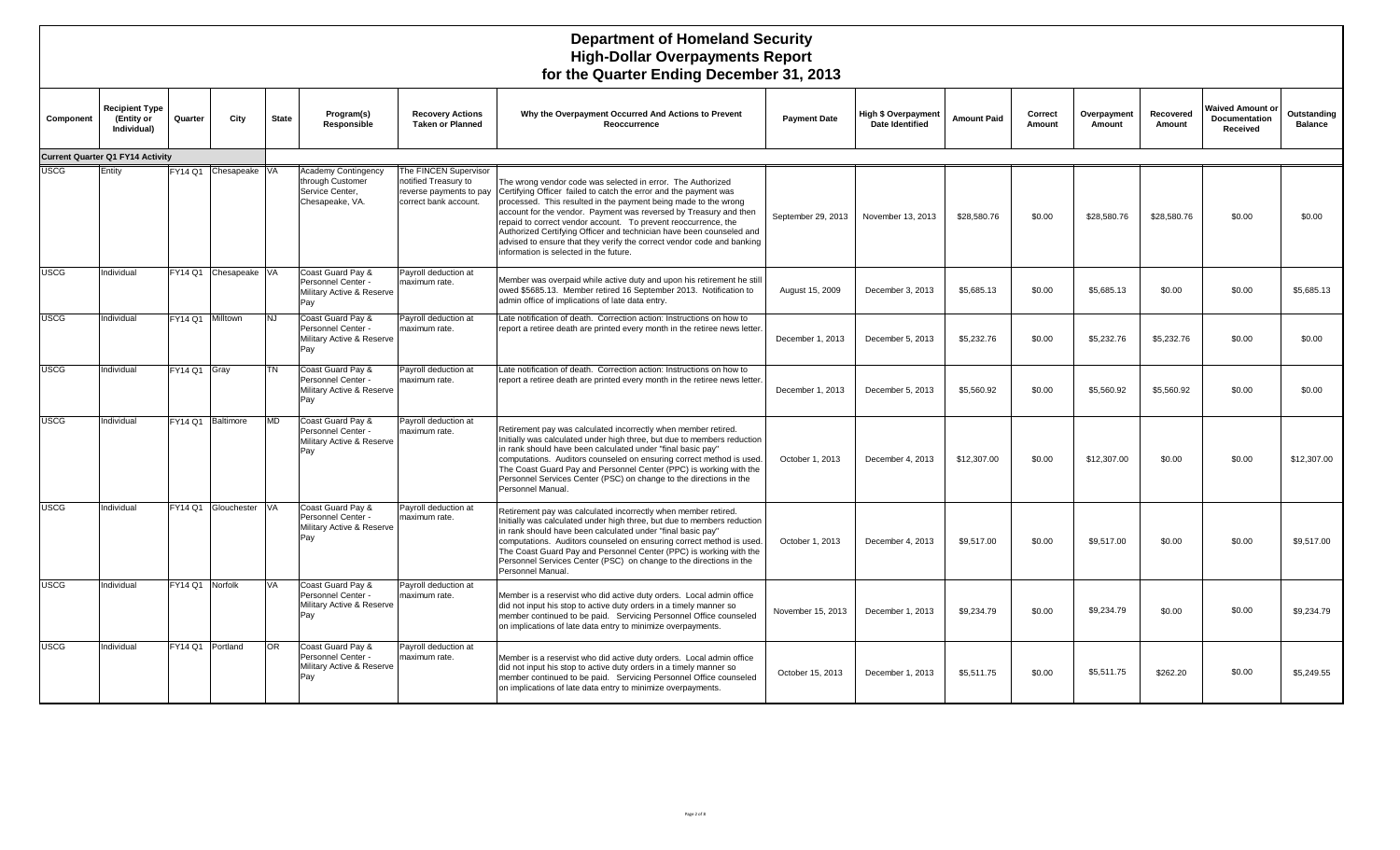#### **Department of Homeland Security High-Dollar Overpayments Report for the Quarter Ending December 31, 2013**

| Component    | <b>Recipient Type</b><br>(Entity or<br>Individual) | Quarter           | City           | <b>State</b> | Program(s)<br>Responsible                                                             | <b>Recovery Actions</b><br><b>Taken or Planned</b>                                                       | Why the Overpayment Occurred And Actions to Prevent<br>Reoccurrence                                                                                                                                                                                                                                                                                                                                                                                                                                                                                                                                                                                                                                                                                                                                                                                | <b>Payment Date</b> | <b>High \$ Overpayment</b><br><b>Date Identified</b> | <b>Amount Paid</b> | Correct<br>Amount | Overpayment<br>Amount | Recovered<br>Amount         | <b>Waived Amount or</b><br>Documentation<br>Received | Outstanding<br><b>Balance</b> |
|--------------|----------------------------------------------------|-------------------|----------------|--------------|---------------------------------------------------------------------------------------|----------------------------------------------------------------------------------------------------------|----------------------------------------------------------------------------------------------------------------------------------------------------------------------------------------------------------------------------------------------------------------------------------------------------------------------------------------------------------------------------------------------------------------------------------------------------------------------------------------------------------------------------------------------------------------------------------------------------------------------------------------------------------------------------------------------------------------------------------------------------------------------------------------------------------------------------------------------------|---------------------|------------------------------------------------------|--------------------|-------------------|-----------------------|-----------------------------|------------------------------------------------------|-------------------------------|
|              | Current Quarter Q1 FY14 Activity                   |                   |                |              |                                                                                       |                                                                                                          |                                                                                                                                                                                                                                                                                                                                                                                                                                                                                                                                                                                                                                                                                                                                                                                                                                                    |                     |                                                      |                    |                   |                       |                             |                                                      |                               |
| <b>JSCG</b>  | Individual                                         | FY14 Q1           | Portsmouth     | <b>VA</b>    | Coast Guard Pay &<br>Personnel Center -<br>Military Active & Reserve<br>Pav           | Payroll deduction at<br>maximum rate.                                                                    | Member was overpaid due to Basic Allowance for Housing (BAH)<br>issues. Member is being investigated by Coast Guard Investigative<br>Services (CGIS) for possible Basic Allowance for Housing (BAH) fraud.<br>Servicing Personnel Office employees, as well as, Pay and Personnel<br>Center employees are instructed on looking for fraud indicators when<br>processing claims. However, if a member is intent on committing fraud<br>it is almost impossible to catch until after the event.                                                                                                                                                                                                                                                                                                                                                      | June 15, 2013       | December 10, 2013                                    | \$51,074.15        | \$0.00            | \$51,074.15           | \$0.00                      | \$0.00                                               | \$51.074.15                   |
| <b>JSCG</b>  | Entity                                             | FY14 Q1           | San Diego      | CA           | <b>Coast Guard Finance</b><br>Center                                                  | Incorrect recipient vendor<br>is sending a refund check<br>on 12/20/13 per their<br>email dated 12/16/13 | Invoice #134001F was incorrectly paid to the wrong vendor due to<br>errors made by the accounting technician, and the certifying officer.<br>The incorrect DUNS and TIN was selected due to the fact that both<br>vendor names are similar. The incorrect vendor who received the<br>erroneous payment immediately notified customer service at Coast<br>Guard Finance Center and is sending a refund check so payment can<br>be made to the correct vendor. Team training will focus on adhering to<br>the current controls in selecting the correct vendors to prevent<br>reoccurrence.                                                                                                                                                                                                                                                          | December 5, 2013    | December 6, 2013                                     | \$48,867.32        | \$0.00            | \$48,867,32           | \$0.00                      | \$0.00                                               | \$48,867.32                   |
| USCG         | Entity                                             | FY14 O1           | New Orleans LA |              | <b>Coast Guard Shore</b><br>Infrastructure Logistics<br>Command, Norfolk.<br>Virginia | Payment received on<br>12/16/13 from Vendor.                                                             | The vendor sent invoice #1112A52 for services not included in the<br>Contract and the contracting officer approved it for payment. When the<br>Finance Center received the invoice it was certified for payment<br>according to proper payment practices. Later the contracting officer<br>discovered the error and contacted the vendor who sent the refund<br>check to FINCEN for reimbursement to the contract.                                                                                                                                                                                                                                                                                                                                                                                                                                 | November 25, 2013   | December 8, 2013                                     | \$130,000,00       | \$0.00            | \$130,000.00          | \$130,000.00                | \$0.00                                               | \$0.00                        |
| <b>USCIS</b> | Entity                                             | FY14 Q1 St. Louis |                | <b>MO</b>    | <b>USCIS Acquisition</b>                                                              | R-06 Letter                                                                                              | The overpayment occurred because the vendor originally sent an<br>invoice with the incorrect period of performance listed (off by a few<br>days). They corrected the POP and resent with a different invoice<br>number. The CO accidently sent both invoices to ICE - FOD for<br>processing. Because there were two different invoice numbers, FFMS<br>did not recognize that this was a duplicate payment. The duplicate<br>payment was made on 10/16/2013 and was discovered by the program<br>POC on 10/17/2013, when funding was not available to complete the<br>last receiving ticket for this document. This was a case of human error,<br>and is not likely to happen again. Because the invoices had two<br>separate numbers, and the POP's were slightly different, it was not<br>immediately evident that this was a duplicate payment. | October 6, 2013     | October 22, 2013                                     | \$545,639.00       | \$0.00            | \$545,639.00          | \$545,639.00                | \$0.00                                               | \$0.00                        |
|              |                                                    |                   |                |              |                                                                                       |                                                                                                          |                                                                                                                                                                                                                                                                                                                                                                                                                                                                                                                                                                                                                                                                                                                                                                                                                                                    |                     | <b>Totals</b>                                        | \$1.065.706.49     | \$0.00            |                       | \$1.065.706.49 \$809.836.74 | \$0.00                                               | \$255.869.75                  |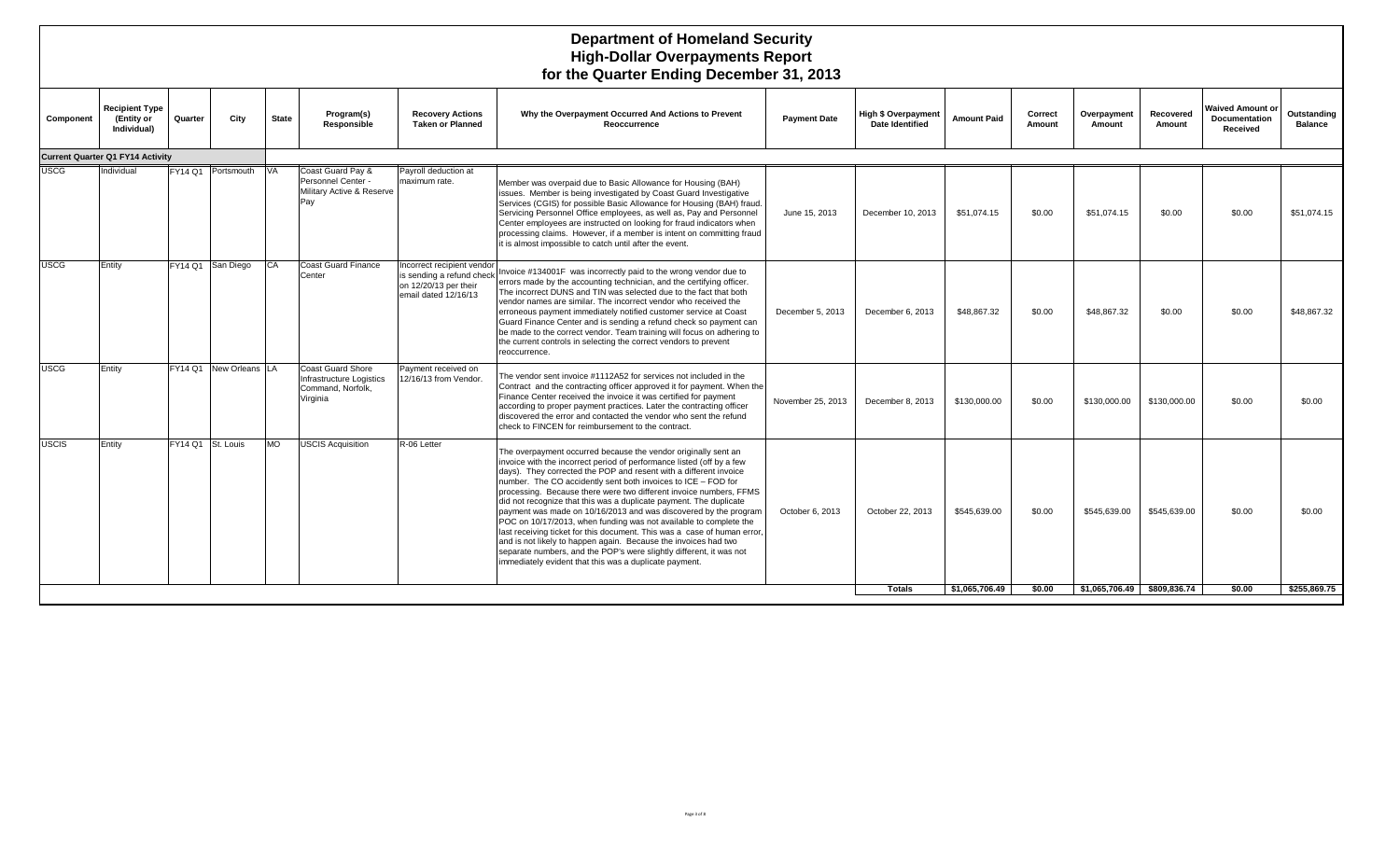## **Department of Homeland Security Current Status of Outstanding High-Dollar Overpayments on the Previous Secretary's High-Dollar Overpayments Report for the Quarter Ending December 31, 2013**

| Debts Under Collection by DHS |                                                |                                      |              |                                                 |                                                                                                                                                                                                                                                                                                                                                                                                                                                                                                                                                                                                                                                                                                                                                                                                                |                     |                                               |                    |                       |                       |                     |                               |                     |
|-------------------------------|------------------------------------------------|--------------------------------------|--------------|-------------------------------------------------|----------------------------------------------------------------------------------------------------------------------------------------------------------------------------------------------------------------------------------------------------------------------------------------------------------------------------------------------------------------------------------------------------------------------------------------------------------------------------------------------------------------------------------------------------------------------------------------------------------------------------------------------------------------------------------------------------------------------------------------------------------------------------------------------------------------|---------------------|-----------------------------------------------|--------------------|-----------------------|-----------------------|---------------------|-------------------------------|---------------------|
| Component                     | Recipient<br>Type<br>(Entity or<br>Individual) | City                                 | <b>State</b> | Program(s)<br>Responsible                       | Recovery Action Taken or Planned                                                                                                                                                                                                                                                                                                                                                                                                                                                                                                                                                                                                                                                                                                                                                                               | <b>Payment Date</b> | <b>High \$ Overpayment</b><br>Date Identified | <b>Amount Paid</b> | <b>Correct Amount</b> | Overpayment<br>Amount | Recovered<br>Amount | Outstanding<br><b>Balance</b> | Days<br>Outstanding |
| <b>FEMA</b>                   | Entity                                         | Boston                               | <b>MA</b>    | <b>Transit Security</b><br><b>Grant Program</b> | Grantee has been notified for supporting documentation.                                                                                                                                                                                                                                                                                                                                                                                                                                                                                                                                                                                                                                                                                                                                                        | July 26, 2011       | January 15, 2013                              | \$163,757.98       | \$0.00                | \$163,757.98          | \$0.00              | \$163,757.98                  | 350                 |
| <b>FEMA</b>                   | Entity                                         | Boston                               | <b>MA</b>    | <b>Transit Security</b><br><b>Grant Program</b> | Grantee has been notified for supporting documentation.                                                                                                                                                                                                                                                                                                                                                                                                                                                                                                                                                                                                                                                                                                                                                        | July 26, 2011       | January 15, 2013                              | \$120,424.94       | \$0.00                | \$120,424.94          | \$0.00              | \$120,424.94                  | 350                 |
| <b>FEMA</b>                   | Entity                                         | Boston                               | <b>MA</b>    | <b>Transit Security</b><br><b>Grant Program</b> | Grantee has been notified for supporting documentation.                                                                                                                                                                                                                                                                                                                                                                                                                                                                                                                                                                                                                                                                                                                                                        | July 26, 2011       | January 15, 2013                              | \$106,439.09       | \$0.00                | \$106,439.09          | \$0.00              | \$106,439.09                  | 350                 |
| <b>FEMA</b>                   | Entity                                         | Boston                               | <b>MA</b>    | <b>Transit Security</b><br><b>Grant Program</b> | Grantee has been notified for supporting documentation.                                                                                                                                                                                                                                                                                                                                                                                                                                                                                                                                                                                                                                                                                                                                                        | July 26, 2011       | January 15, 2013                              | \$63,119.75        | \$0.00                | \$63,119.75           | \$0.00              | \$63,119.75                   | 350                 |
| <b>FEMA</b>                   | Entity                                         | Steeville,<br>Randolph<br>County     |              | Emergency Food &<br>Shelter Program             | OGC has determined that FEMA cannot implement collection actions on<br>EFSP improper payments. The Servicing Agent (United Way) will collect<br>funds from the Charitable Organization. The Servicing Agent will provide<br>collection details by the 15th of each month. The Servicing Agent has<br>reached out to the Charitable Organization and informed them that either<br>they supply additional documentation to support their drawdowns or return<br>the funds. If the Charitable Organization does not comply with the Servicing<br>Agent's request, they will be denied any future funding from the Emergency<br>Food and Shelter Program. Program Office reached out to grantee to<br>receive more supporting documentation. Grantee had 30 days to send<br>support. A collection notice was sent. | December 1, 2009    | November 15, 2011                             | \$25,364.00        | \$0.00                | \$25,364.00           | \$8,591.55          | \$16,772.45                   | 777                 |
| <b>FEMA</b>                   | Entity                                         | Mansfield,<br>Richland<br>County     | OH           | Emergency Food &<br>Shelter Program             | OGC has determined that FEMA cannot implement collection actions on<br>EFSP improper payments. The Servicing Agent (United Way) will collect<br>funds from the Charitable Organization. The Servicing Agent will provide<br>collection details by the 15th of each month. The Servicing Agent has<br>reached out to the Charitable Organization and informed them that either<br>they supply additional documentation to support their drawdowns or return<br>the funds. If the Charitable Organization does not comply with the Servicing<br>Agent's request, they will be denied any future funding from the Emergency<br>Food and Shelter Program. Program Office reached out to grantee to<br>receive more supporting documentation. Grantee had 30 days to send<br>support. A collection notice was sent. | November 23, 2009   | November 15, 2011                             | \$26,837.50        | \$11,137.50           | \$15,700.00           | \$0.00              | \$15,700.00                   | 777                 |
| <b>FEMA</b>                   | Entity                                         | Jacksonville.<br><b>Duval County</b> | IFL          | Emergency Food &<br>Shelter Program             | OGC has determined that FEMA cannot implement collection actions on<br>EFSP improper payments. The Servicing Agent (United Way) will collect<br>funds from the Charitable Organization. The Servicing Agent will provide<br>collection details by the 15th of each month. The Servicing Agent has<br>reached out to the Charitable Organization and informed them that either<br>they supply additional documentation to support their drawdowns or return<br>the funds. If the Charitable Organization does not comply with the Servicing<br>Agent's request, they will be denied any future funding from the Emergency<br>Food and Shelter Program. Program Office reached out to grantee to<br>receive more supporting documentation. Grantee had 30 days to send<br>support. A collection notice was sent. | May 18, 2009        | November 15, 2011                             | \$27,830.00        | \$15,782.74           | \$12,047.26           | \$0.00              | \$12,047.26                   | 777                 |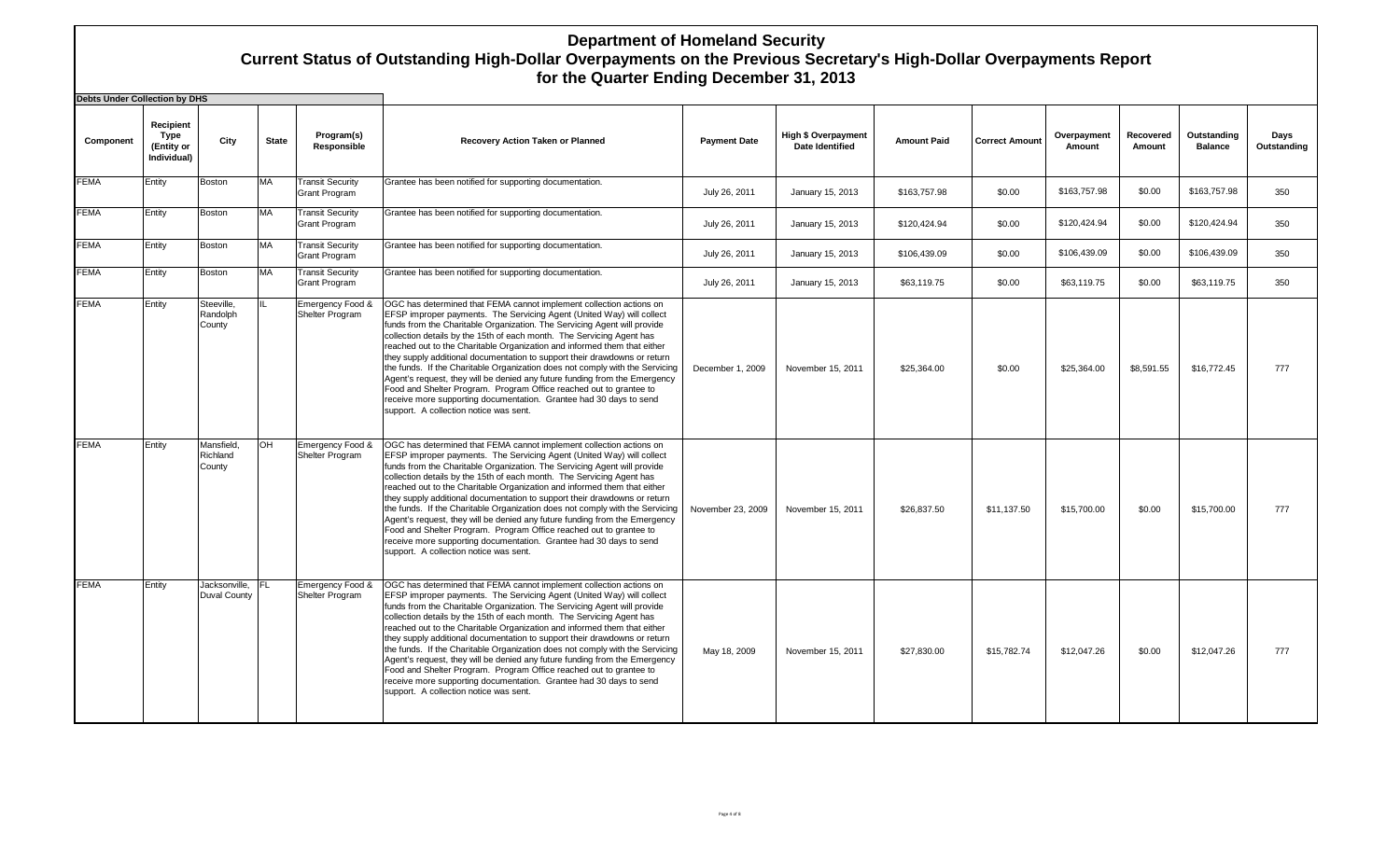## **Department of Homeland Security Current Status of Outstanding High-Dollar Overpayments on the Previous Secretary's High-Dollar Overpayments Report for the Quarter Ending December 31, 2013**

| <b>Debts Under Collection by DHS</b> |                                                |                                  |              |                                                                             |                                                                                                                                                                                                                                                                                                                                                                                                                                                                                                                                                                                                                                                                                                                                                                                                                |                                       |                                                      |                    |                       |                       |                     |                               |                     |
|--------------------------------------|------------------------------------------------|----------------------------------|--------------|-----------------------------------------------------------------------------|----------------------------------------------------------------------------------------------------------------------------------------------------------------------------------------------------------------------------------------------------------------------------------------------------------------------------------------------------------------------------------------------------------------------------------------------------------------------------------------------------------------------------------------------------------------------------------------------------------------------------------------------------------------------------------------------------------------------------------------------------------------------------------------------------------------|---------------------------------------|------------------------------------------------------|--------------------|-----------------------|-----------------------|---------------------|-------------------------------|---------------------|
| Component                            | Recipient<br>Type<br>(Entity or<br>Individual) | City                             | <b>State</b> | Program(s)<br>Responsible                                                   | Recovery Action Taken or Planned                                                                                                                                                                                                                                                                                                                                                                                                                                                                                                                                                                                                                                                                                                                                                                               | <b>Payment Date</b>                   | <b>High \$ Overpayment</b><br><b>Date Identified</b> | <b>Amount Paid</b> | <b>Correct Amount</b> | Overpayment<br>Amount | Recovered<br>Amount | Outstanding<br><b>Balance</b> | Days<br>Outstanding |
| <b>FEMA</b>                          | Entity                                         | Sylcauga,<br>Talladega<br>County | AL           | Emergency Food &<br>Shelter Program                                         | OGC has determined that FEMA cannot implement collection actions on<br>EFSP improper payments. The Servicing Agent (United Way) will collect<br>funds from the Charitable Organization. The Servicing Agent will provide<br>collection details by the 15th of each month. The Servicing Agent has<br>reached out to the Charitable Organization and informed them that either<br>they supply additional documentation to support their drawdowns or return<br>the funds. If the Charitable Organization does not comply with the Servicing<br>Agent's request, they will be denied any future funding from the Emergency<br>Food and Shelter Program. Program Office reached out to grantee to<br>receive more supporting documentation. Grantee had 30 days to send<br>support. A collection notice was sent. | October 28, 2009                      | November 15, 2011                                    | \$52,549.00        | \$0.00                | \$52,549.00           | \$0.00              | \$52,549.00                   | 777                 |
| <b>FEMA</b>                          | Entity                                         | Englewood,<br>Bergen<br>County   | INJ          | Emergency Food &<br>Shelter Program                                         | OGC has determined that FEMA cannot implement collection actions on<br>EFSP improper payments. The Servicing Agent (United Way) will collect<br>funds from the Charitable Organization. The Servicing Agent will provide<br>collection details by the 15th of each month. The Servicing Agent has<br>reached out to the Charitable Organization and informed them that either<br>they supply additional documentation to support their drawdowns or return<br>the funds. If the Charitable Organization does not comply with the Servicing<br>Agent's request, they will be denied any future funding from the Emergency<br>Food and Shelter Program. Program Office reached out to grantee to<br>receive more supporting documentation. Grantee had 30 days to send<br>support. A collection notice was sent. | October 7, 2009                       | November 15, 2011                                    | \$178,890.00       | \$118,489.40          | \$60,400.60           | \$0.00              | \$60,400.60                   | 777                 |
| <b>FEMA</b>                          | Entity                                         | Carson City                      | <b>NV</b>    | <b>Homeland Security</b><br>Grant Program                                   | FEMA CFO office requested additional supporting documenation from the<br>program office. State of Nevada documentation is under ongoing review by<br>the program office.                                                                                                                                                                                                                                                                                                                                                                                                                                                                                                                                                                                                                                       | September 30, 2009                    | August 5, 2010                                       | \$27,609.10        | \$0.00                | \$27,609.10           | \$0.00              | \$27,609.10                   | 1244                |
| <b>FLETC</b>                         | Individual                                     | Glynco                           | GA           | Human Capital<br><b>Operations Division</b>                                 | Notified each payee of preliminary overpayment amount in November 2012<br>and Bill for Collection sent by National Finance Center in January 2013.<br>Payees have requested repayment be waived.                                                                                                                                                                                                                                                                                                                                                                                                                                                                                                                                                                                                               | January 1, 2007 -<br>November 3, 2012 | January 01, 2013, and<br>May 7, 2013                 | \$124,371.29       | \$0.00                | \$124,371.29          | \$0.00              | \$124,371.29                  | 364                 |
| <b>JSCG</b>                          | Individual                                     | Punte Gorta                      | IFL.         | Coast Guard Pay &<br>Personnel Center -<br>Military Active &<br>Reserve Pay | Payroll deduction at maximum rate set to begin second quarter FY14.                                                                                                                                                                                                                                                                                                                                                                                                                                                                                                                                                                                                                                                                                                                                            | August 15, 2013                       | September 18, 2013                                   | \$13,169.60        | \$0.00                | \$13,169.60           | \$0.00              | \$13,169.60                   | 104                 |
| <b>USCG</b>                          | Individual                                     | New Orleans LA                   |              | Coast Guard Pay &<br>Personnel Center -<br>Military Active &<br>Reserve Pay | Payroll deduction at maximum rate.                                                                                                                                                                                                                                                                                                                                                                                                                                                                                                                                                                                                                                                                                                                                                                             | July 1, 2013 - Aug<br>31, 2013        | September 1, 2013                                    | \$7,137.97         | \$0.00                | \$7,137.97            | \$601.36            | \$6,536.61                    | 121                 |
| <b>USCG</b>                          | Individual                                     | Seward                           | AK           | Coast Guard Pay &<br>Personnel Center -<br>Military Active &<br>Reserve Pay | Payroll deduction at maximum rate set to begin second quarter FY14.                                                                                                                                                                                                                                                                                                                                                                                                                                                                                                                                                                                                                                                                                                                                            | May 15, 2013 - June<br>30, 2013       | August 1, 2013                                       | \$7,059.49         | \$1,868.85            | \$5,190.64            | \$0.00              | \$5,190.64                    | 152                 |
| USCG                                 | Individual                                     | San Juan                         | <b>PR</b>    | Coast Guard Pay &<br>Personnel Center -<br>Military Active &<br>Reserve Pay | Payroll deduction at maximum rate.                                                                                                                                                                                                                                                                                                                                                                                                                                                                                                                                                                                                                                                                                                                                                                             | Jan 1, 2013 - May 31,<br>2013         | July 1, 2013                                         | \$16,607.00        | \$0.00                | \$16,607.00           | \$3,214.36          | \$13,392.64                   | 183                 |
| <b>USCG</b>                          | Individual                                     | San Francisco CA                 |              | Coast Guard Pay &<br>Personnel Center                                       | Payroll deduction at maximum rate.                                                                                                                                                                                                                                                                                                                                                                                                                                                                                                                                                                                                                                                                                                                                                                             | April 15, 2013                        | April 30, 2013                                       | \$5,923.50         | \$0.00                | \$5,923.50            | \$670.06            | \$5,253.44                    | 245                 |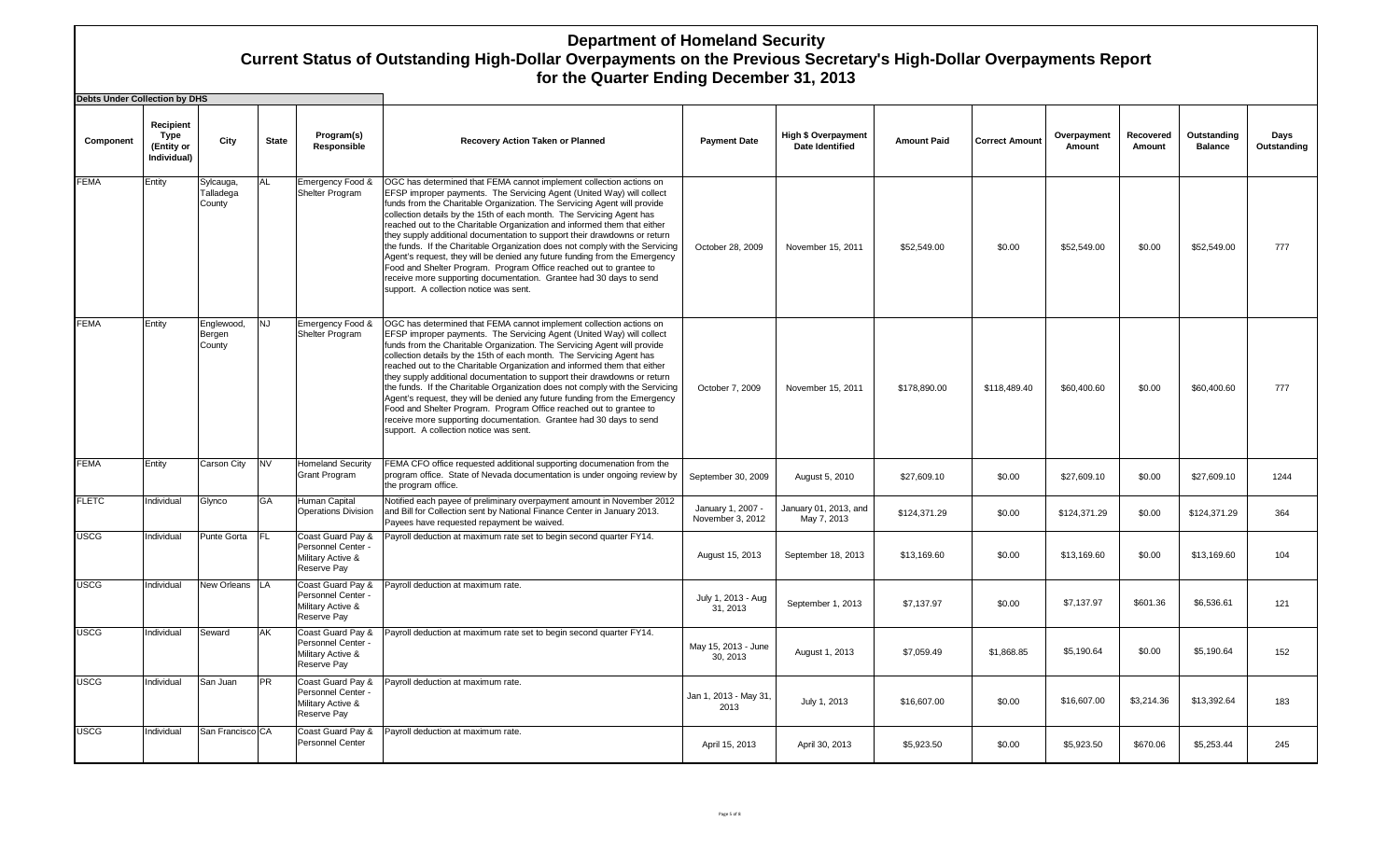## **Department of Homeland Security Current Status of Outstanding High-Dollar Overpayments on the Previous Secretary's High-Dollar Overpayments Report for the Quarter Ending December 31, 2013**

| <b>Debts Under Collection by DHS</b> |                                                |                 |              |                                                            |                                    |                                       |                                                      |                    |                       |                       |                     |                               |                     |
|--------------------------------------|------------------------------------------------|-----------------|--------------|------------------------------------------------------------|------------------------------------|---------------------------------------|------------------------------------------------------|--------------------|-----------------------|-----------------------|---------------------|-------------------------------|---------------------|
| Component                            | Recipient<br>Type<br>(Entity or<br>Individual) | City            | <b>State</b> | Program(s)<br>Responsible                                  | Recovery Action Taken or Planned   | <b>Payment Date</b>                   | <b>High \$ Overpayment</b><br><b>Date Identified</b> | <b>Amount Paid</b> | <b>Correct Amount</b> | Overpayment<br>Amount | Recovered<br>Amount | Outstanding<br><b>Balance</b> | Days<br>Outstanding |
| <b>USCG</b>                          | Individual                                     | Nashville       | <b>TN</b>    | Coast Guard Pay &<br>Personnel Center                      | Payroll deduction at maximum rate. | March 14, 2013                        | April 25, 2013                                       | \$9,195.67         | \$0.00                | \$9,195.67            | \$1,801.03          | \$7,394.64                    | 250                 |
| <b>USCG</b>                          | Individual                                     | <b>New York</b> | <b>NY</b>    | Coast Guard Pay &<br>Personnel Center                      | Payroll deduction at maximum rate. | September 30, 2011                    | April 8, 2013                                        | \$10,893.70        | \$0.00                | \$10,893.70           | \$178.22            | \$10,715.48                   | 267                 |
| <b>USCG</b>                          | Individual                                     | Toledo          | <b>OH</b>    | Coast Guard Pay &<br>Personnel Center                      | Payroll deduction at maximum rate. | December 21, 2012                     | April 8, 2013                                        | \$8,117.06         | \$1,870.64            | \$6,246.42            | \$3,361.26          | \$2,885.16                    | 267                 |
| <b>USCG</b>                          | Individual                                     | Pensacola       | <b>FL</b>    | Coast Guard Pay &<br>Personnel Center                      | Payroll deduction at maximum rate. | February 1, 2013                      | April 5, 2013                                        | \$5,032.26         | \$0.00                | \$5,032.26            | \$1,934.74          | \$3,097.52                    | 270                 |
| <b>USCG</b>                          | Individual                                     | Japan           | Japan        | Pay & Personnel<br>Center                                  | Payroll deduction at maximum rate. | July 1, 2012 to<br>September 30, 2012 | November 28, 2012                                    | \$8.160.98         | \$0.00                | \$8,160.98            | \$4,599.63          | \$3,561.35                    | 398                 |
| <b>USCG</b>                          | Individual                                     | Astoria         | OR           | Pay & Personnel<br>Center                                  | Payroll deduction at maximum rate. | November 1, 2012                      | November 1, 2012                                     | \$12,085.12        | \$0.00                | \$12,085.12           | \$6,275.76          | \$5,809.36                    | 425                 |
| <b>USCG</b>                          | Individual                                     | Santa Rosa      | CA           | Pay & Personnel<br>Center                                  | Payroll deduction at maximum rate. | March 1, 2012 to July<br>31, 2012     | October 5, 2012                                      | \$29,842.78        | \$0.00                | \$29,842.78           | \$16,444.93         | \$13,397.85                   | 452                 |
| <b>USCG</b>                          | Individual                                     | Los Angeles     | CA           | Pay & Personnel<br>Center                                  | Payroll deduction at maximum rate. | July 31, 2012                         | August 31, 2012                                      | \$7,715.68         | \$0.00                | \$7,715.68            | \$2,246.96          | \$5,468.72                    | 487                 |
| <b>USCG</b>                          | Individual                                     | Washington      | DC           | Pay & Personnel<br>Center                                  | Payroll deduction at maximum rate. | June 29, 2012                         | July 9, 2012                                         | \$20,703.69        | \$0.00                | \$20,703.69           | \$16,661.63         | \$4,042.06                    | 540                 |
| <b>USCG</b>                          | Individual                                     | Washington      | DC           | CG-84. Office of<br>Financial Policy and<br>Systems        | Payroll deduction at maximum rate. | December 30, 2011                     | February 27, 2012                                    | \$20,197.18        | \$0.00                | \$20,197.18           | \$16,780.93         | \$3,416.25                    | 673                 |
| <b>USCG</b>                          | Individual                                     | Washington      | DC           | CG-84, Office of<br>Financial Policy and<br><b>Systems</b> | Payroll deduction at maximum rate. | December 30, 2011                     | February 23, 2012                                    | \$9,280.24         | \$0.00                | \$9,280.24            | \$2,867.57          | \$6,412.67                    | 677                 |
| <b>USCG</b>                          | Individual                                     | New Orleans LA  |              | CG-84, Office of<br>Financial Policy and<br>Systems        | Payroll deduction at maximum rate. | October 1, 2011                       | November 25, 2011                                    | \$7,135.16         | \$0.00                | \$7,135.16            | \$1,095.31          | \$6,039.85                    | 767                 |
| <b>USCG</b>                          | Individual                                     | <b>New York</b> | <b>NY</b>    | CG-84. Office of<br>Financial Policy and<br>Systems        | Payroll deduction at maximum rate. | August 31, 2011                       | October 31, 2011                                     | \$5.994.00         | \$0.00                | \$5,994.00            | \$5,846.84          | \$147.16                      | 792                 |
| <b>USCG</b>                          | Individual                                     | Seattle         | <b>WA</b>    | CG-84, Office of<br>Financial Policy and<br><b>Systems</b> | Payroll deduction at maximum rate. | November 1, 2008                      | June 15, 2011                                        | \$8,903.21         | \$1,051.71            | \$7,851.50            | \$5,033.40          | \$2,818.10                    | 930                 |
|                                      |                                                |                 |              |                                                            |                                    |                                       | <b>Total</b>                                         | \$1,130,346.94     | \$150,200.84          | \$980,146.10          | \$98,205.54         | \$881,940.56                  |                     |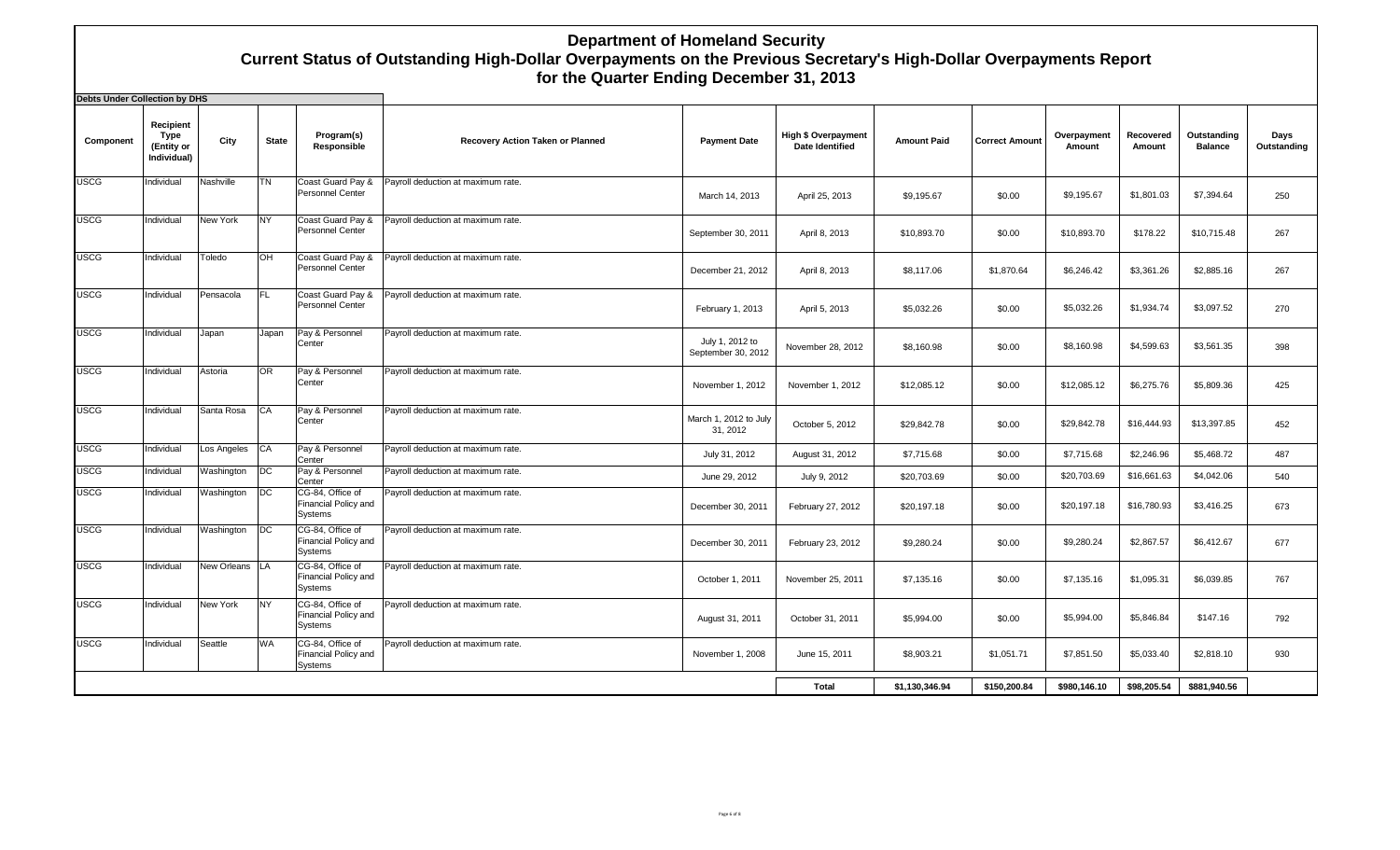|                                                                   |                                                       |                      |                      |                                            | <b>Department of Homeland Security</b><br>Current Status of Outstanding High-Dollar Overpayments on the Previous Secretary's High-Dollar Overpayments Report<br>for the Quarter Ending December 31, 2013                                 |                     |                                                      |                    |                   |                       |                     |                               |                     |
|-------------------------------------------------------------------|-------------------------------------------------------|----------------------|----------------------|--------------------------------------------|------------------------------------------------------------------------------------------------------------------------------------------------------------------------------------------------------------------------------------------|---------------------|------------------------------------------------------|--------------------|-------------------|-----------------------|---------------------|-------------------------------|---------------------|
| Debts Sent to Treasury Offset Program for Collection<br>Component | Recipient<br><b>Type</b><br>(Entity or<br>Individual) | City                 | <b>State</b>         | Program(s)<br>Responsible                  | <b>Recovery Action Taken or Planned</b>                                                                                                                                                                                                  | <b>Payment Date</b> | <b>High \$ Overpayment</b><br><b>Date Identified</b> | <b>Amount Paid</b> | Correct<br>Amount | Overpayment<br>Amount | Recovered<br>Amount | Outstanding<br><b>Balance</b> | Days<br>Outstanding |
| <b>FEMA</b>                                                       | Entity                                                | US Virgin<br>Islands | US Virgin<br>Islands | Port Security Grant<br>Program             | Recoupment package sent to entity. Debt later sent to the<br>Treasury Offset Program for collection.                                                                                                                                     | November 11, 2008   | September 30, 2010                                   | \$19,239.54        | \$0.00            | \$19,239.54           | \$0.00              | \$19,239.54                   | 1188                |
| <b>FEMA</b>                                                       | Entity                                                | Albany               | <b>NY</b>            | <b>Homeland Security</b><br>Grants Program | Program Office reached out to grantee to receive more<br>supporting documentation. Grantee had 30 days to send<br>support. A collection notice will be sent by January 31, 2012.<br>Bill forwarded to Treasury for Offset in August 2013 | November 23, 2009   | November 15, 2011                                    | \$48,474.76        | \$0.00            | \$48,474.76           | \$0.00              | \$48,474.76                   | 777                 |
|                                                                   |                                                       |                      |                      |                                            |                                                                                                                                                                                                                                          |                     | Total                                                | \$67.714.30        | \$0.00            | \$67,714.30           | \$0.00              | \$67,714.30                   |                     |